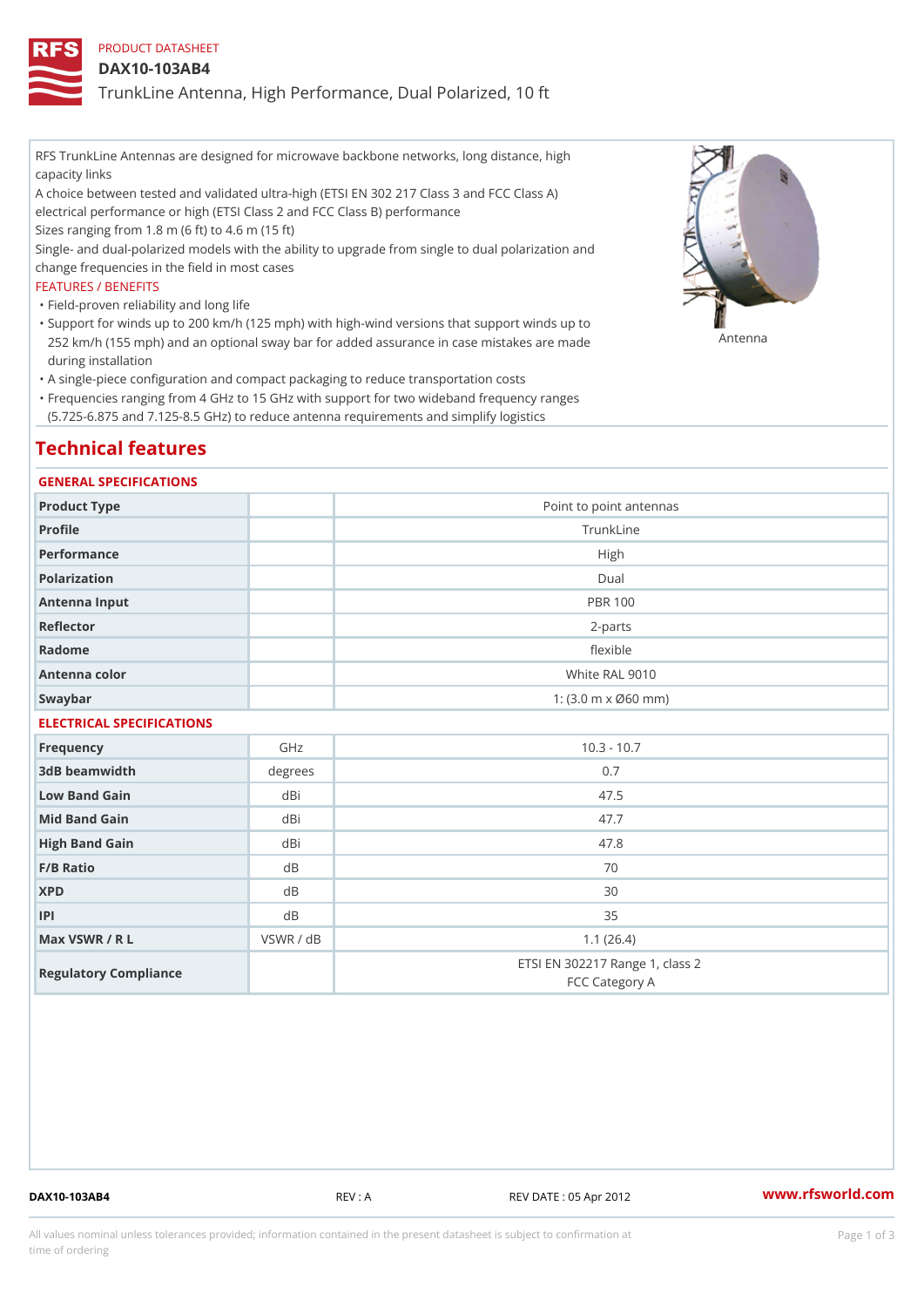# PRODUCT DATASHEET

DAX10-103AB4

TrunkLine Antenna, High Performance, Dual Polarized, 10 ft

| MECHANICAL SPECIFICATIONS                                                    |              |                                                                          |  |
|------------------------------------------------------------------------------|--------------|--------------------------------------------------------------------------|--|
| Diameter                                                                     | ft $(m)$     | 10(3)                                                                    |  |
| Elevation Adjustment                                                         | degree:      | ± 5                                                                      |  |
| Azimuth Adjustment                                                           | degree:      | ± 5                                                                      |  |
| Polarization Adjustment                                                      | degrees      | ± 5                                                                      |  |
| Mounting Pipe Diameter<br>minimum                                            | $mm$ (in)    | 114(4.5)                                                                 |  |
| Mounting Pipe Diameter<br>maximum                                            | $mm$ (in)    | 114(4.5)                                                                 |  |
| Approximate Weight                                                           | kg (lb)      | 290 (638)                                                                |  |
| Survival Windspeed                                                           | $km/h$ (mph) | 200 (125)                                                                |  |
| Operational Windspeed                                                        | $km/h$ (mph) | 190 (118)                                                                |  |
| <b>STRUCTURE</b>                                                             |              |                                                                          |  |
| Radome Material                                                              |              | PVC coated fabric                                                        |  |
| FURTHER ACCESSORIES                                                          |              |                                                                          |  |
| optional Swaybar                                                             |              | 1: SMA-SK-60-3000A (3.0 m x Ø60 mm)                                      |  |
| Further Accessories                                                          |              | SMA-WK-10: Wind Kit<br>SMA-SKO-UNIVERSAL-L : Universal sway bar fixation |  |
| MOUNTOUTLINE                                                                 |              |                                                                          |  |
| m <sub>m</sub><br>$Dimension_A$<br>(in)                                      |              | 3220(126.8)                                                              |  |
| m <sub>m</sub><br>Dimension_B<br>(in)                                        |              | 1640(64.6)                                                               |  |
| m m<br>Dimension C<br>(in)                                                   |              | 550 (21.7)                                                               |  |
| $Dim_D -$<br>m <sub>m</sub><br>$114$ m m (4.5 _ ir ) $\sqrt{$ iip $\sqrt{ }$ |              | 190(7.5)                                                                 |  |

Dimension\_E

Dimension\_F

m<sub>m</sub> (in)

m<sub>m</sub> (in)

370 (14.6)

1440 (56.9)

DAX10-103AB4 REV : A REV DATE : 05 Apr 2012 [www.](https://www.rfsworld.com)rfsworld.com